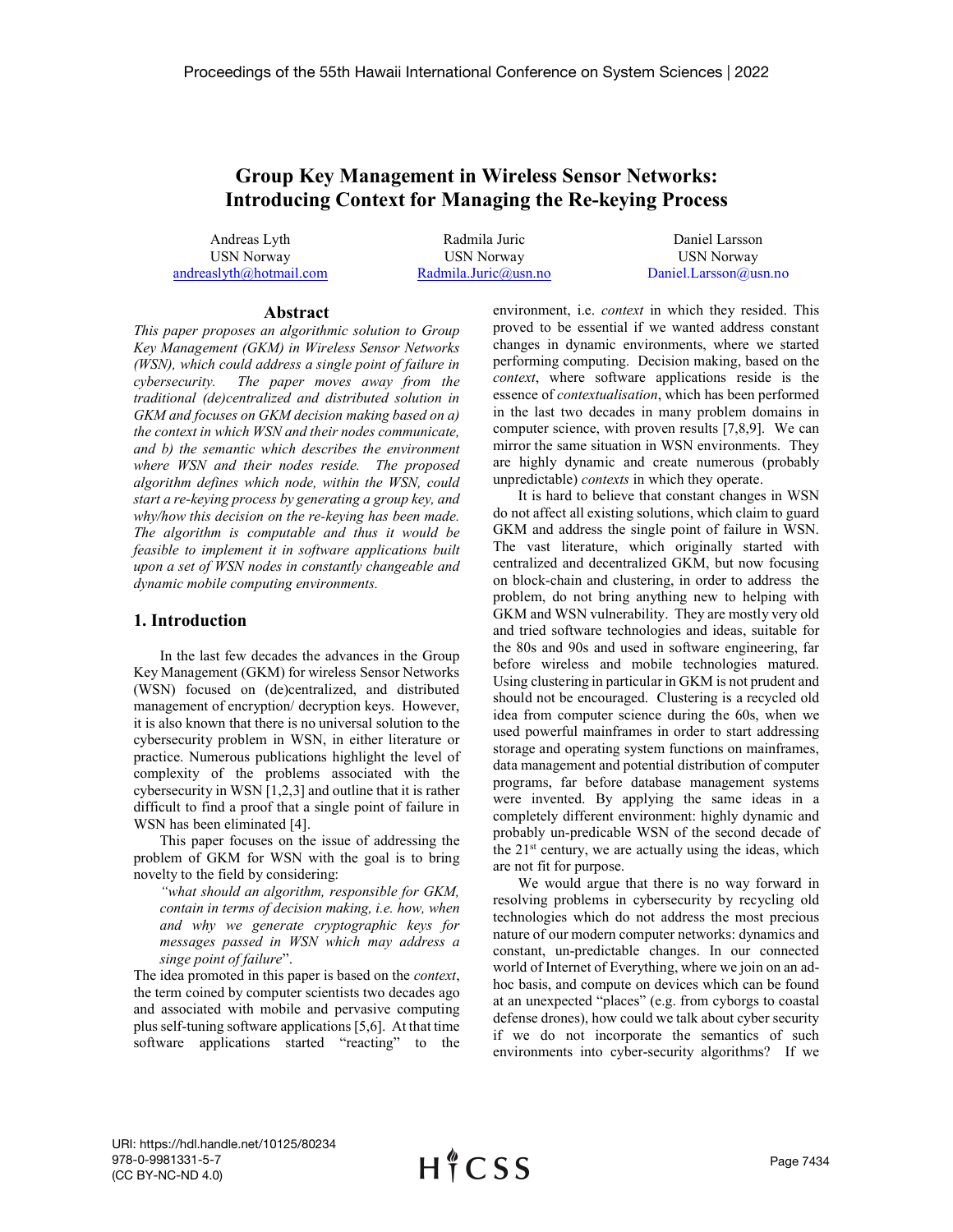expect that computer science would answer to the modern problems of GKM in WSN, then we should interweave the semantic of this constantly changing environment into computational models, which use those semantics. Consequently, contextualization of decision making in GKM may be one of the ways forward and the abandonment of the old, unsuccessful ideas might not be a bad thing to do.

At the time of writing this paper, no published sources have been found, which define and manipulate context where cryptographic keys are created and managed, as a part of GKM practices. Therefore we are not able to juxtapose or challenge our ideas with any other work. However, contextualization, as defined in computer science, without any doubt is one of many possibilities, which could be used by academics/ practitioners in order to move forward in the complicated world of cybersecurity.

What would be the contribution of the contextualized decision making in this problem domain, as advocated in this paper?

First, the computational algorithm for GKM, must be based on the *context*, i.e. the semantic collected at a particular moment, as a part of the GKM, which secures that decision making on the re-keying process is dependent on that context. This may be a situation extracted from WSN, in terms of WSN nodes, families and current, valid and potentially shared keys. However, the context is an open term, which illustrates all possible situations we can experience within WSN.

Second, the context must be defined and formalized in advance and, as such, should encompass relevant semantic for managing GK and secure computations of the management through formalism. In this paper, we introduce Family Key Paradigm and End-time ticket, as a context, within which we operate and perform algorithmic decision making in GKM. This is by no means the only context in which one can exercise contextualization. However, this one gives the semantic of the GKM environment through its paradigm and uses numerical values (as opposed to textual information) for defining/manipulating end-time ticket.

Third, the algorithm which would support decision making in GKM must not be obscured, it must be explainable and computable. Therefore, decision making must be based on simplicity (and not complexity) of examining numerous conditions within a WSN, delivered through the semantic stored in the paradigm, and making decisions based on evaluation of these conditions. "True" evaluations could take us to safe decision making in GKM, but "false" verdicts require attention. Therefore the robustness of the algorithm is in managing "false" verdicts, which in turn would depend on the actual "context" in which an algorithm runs (the status of the Family Key Paradigm

and the values in End-time ticket). "False" verdicts are always a signal that we either have to react, include human intervention, or change the decision on the GKM, but they must not be obscured in any formalization and in any algorithm.

Finally, there is one simple aspect of GKM which should be achieved. It should be difficult, if not impossible to guess, or to know in advance, when, why and how a new key is generated within a family of nodes, or across a set of families in WSN. This decision would always depend on the exact context, and this is when we can utilize it to its maximum: the detected change(s) in the WSN, change the context and in turn would require changes in the GKM by, for example, triggering the start of the re-keying process. It would be impossible to predict or guess, when and where the rekeying process starts, without understanding the relevant context, which triggers the change. If we can at least achieve this, we will be able to look at the issue of single point of failure completely differently. Most of our current worries such as trusting nodes, compromised nodes, key confidentiality and similar become immaterial.

The paper is organized as follows. Section 2 looks at the complexity of this research problem, summarizes its challenges and defines the main research question. Section 3 formalizes the proposal by giving definitions of Family Key Paradigm and End-time ticket, proposes and illustrates the algorithm and outlines the outcome from the proposed contextualization. Section 4 overviews the inadequacy of using block-chain and clustering mechanism in modern WSN and GKM, section 4 evaluates the research and section 6 defines future work.

# 2. The Research Problem

The complexity of the cybersecurity problem, cryptography and GKM is well known. It is particularly challenging in WSN and constantly changeable environments, such as the Internet of Things (IoT), where devices and WSN nodes cohabit, exchange messages and utilize the infrastructures of WSN [10,11].

Having strict control of the process of re-keying in GKM, as is in (de)centralised schemes might seem reassuring in the management of cybersecurity. However, centralisation in computer science does not necessarily create flexible solutions [12,13] and thus it might be seen as a rigid way of protecting our data and traffic across WSN. Also, centralization may impose security risks, as monitoring of data traffic through eavesdropping may reveal critical information necessary for carrying out an active attack, such as DoSing, on the node responsible for re-keying in GKM [14]. In the worst-case scenario, disabling the affected node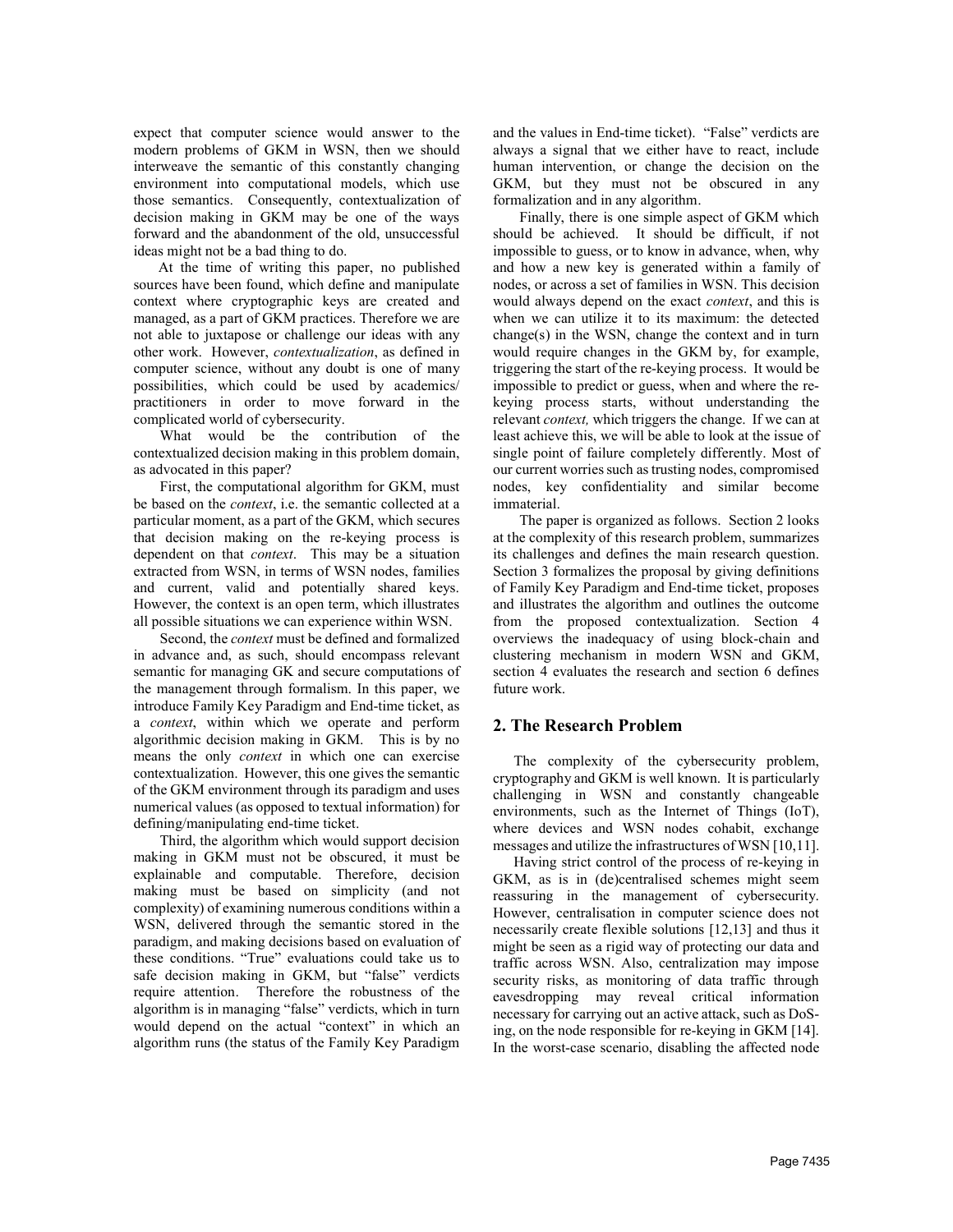might provide the attacker the additional time needed to break the cryptographic key. Distributed and collaborative schemes mitigate this threat, but they are afflicted with the same strictness in the process of rekeying in GKM. In collaborative schemes, we know that all the nodes in a group will contribute to the rekeying process, and the distributed scheme, as defined in [15], is affected by the same weakness because an attacker will know that the last joining node will be responsible for re-keying.

Cryptographic keys are of a finite space, and everything you can hope to "keep as a secret" is the cryptographic key. However, all cryptographic algorithms, except "one time pad" are possible to break [16,17]. Due to space restriction we do not elaborate on the cryptographic algorithm metrics as in [18]. Also, the threat of quantum computing, combined with Shor's algorithm, posed on modern cryptographic algorithms [19] with respect to Rivest-Shamir-Adleman encryption, is real and thus relying on cryptographic keys in resolving cybersecurity problems has to be completely revisited.

Furthermore, the challenges of GKM are also numerous and include

- (i) The re-keying, as a measure to maintain forward and backward secrecy, and
- (ii) Scalability [11], which occurs when managing an increasing number of nodes in the WSN [16].

The problem of single point of failure is another challenge in any GKM-scheme where a single entity is responsible for managing a network, as in in centralised schemes from [4]. Any issue leading to a failure in the managing nodes/keys might lead to grave security issues such as failure of re-keying or managing nodes in a network. The problem of single point of failure for decentralized solutions [20] may allow a single node to be responsible for group key management. Some distributed schemes contribute in generating a cryptographic group key, thus avoiding the problem of single point of failure by design.

Other problems in distributed GKM, have been explained in [14]. They argue that nodes in distributed schemes must be aware of all the other group members in order to be able collaborate or distribute the group key and thus requires more memory in each node. However, distributing the workload among the nodes, leads to the higher processing time and communication costs [21]. as the number of rounds and exchange messages between members during group operation grows.

In summary it is reasonable to address these research problems by focusing primarily on mitigating a single point of failure, when managing the re-keying process in GKM. It is also important to rethink both:

a) deciding when the re-keying process is going to occur, and

b) selecting the network node group member(s) which would be responsible for carrying out the rekeying process.

Therefore the problem of cybersecurity in WSN could be scaled down to the problem of GKM, which would eventually eliminate a single point of failure.

# 3. The Proposal

The paper proposes a shift of thinking about the rekeying process within GKM, where the context, i.e. the semantic of the environment in which WSN exist would determine how/when the re-keying process may start and which algorithm it will follow.

There are four different aspects in this proposal. First, it exploits the semantic of the context, in a particular moment or in a specific situation, which would determine where (in which node) and when (in time) the cryptographic group key will be generated. Second, the algorithm for the GKM, and re-keying in particular, should be based on the premise that each node in a WSN is capable of generating a random number to be used as parameter for a mathematical function to determine the maximum time a cryptographic key can be in use. This shall correspond to a time frame, according to the semantic defined in the same context. Third, we could consider that the existence and role of a network provisioner [17] may play an important role in defining the context. We should explore its role: from its traditional place in (de)centralised GKM to the potential reasoning mechanism, which would define the exact context for deciding about re-keying in GKM [9]. Fourth, the issue "randomness" is an important principle in cryptography. By adding levels of randomness in GKM we can obscure the attack surface of the WSN and make the work of the cryptanalyst harder.

The proposal consists of three parts.

- Definitions of WSN nodes and their families as a path to establishing the context in which WSN operates.
- Definition of the *context*, named as Family Key Paradigm with end-time-tickets for each node, which in turn determines the length of the validity of any key
- The algorithm itself which manages the re-keying process.

## 3.1. Definitions of Family of Nodes

Let us assume that we have up to  $n \in \mathbb{N}$  uniquely and addressable, and authorized nodes  $\{N_i | i =$  $1, 2, 3, \ldots, n$ } in a network which are grouped by a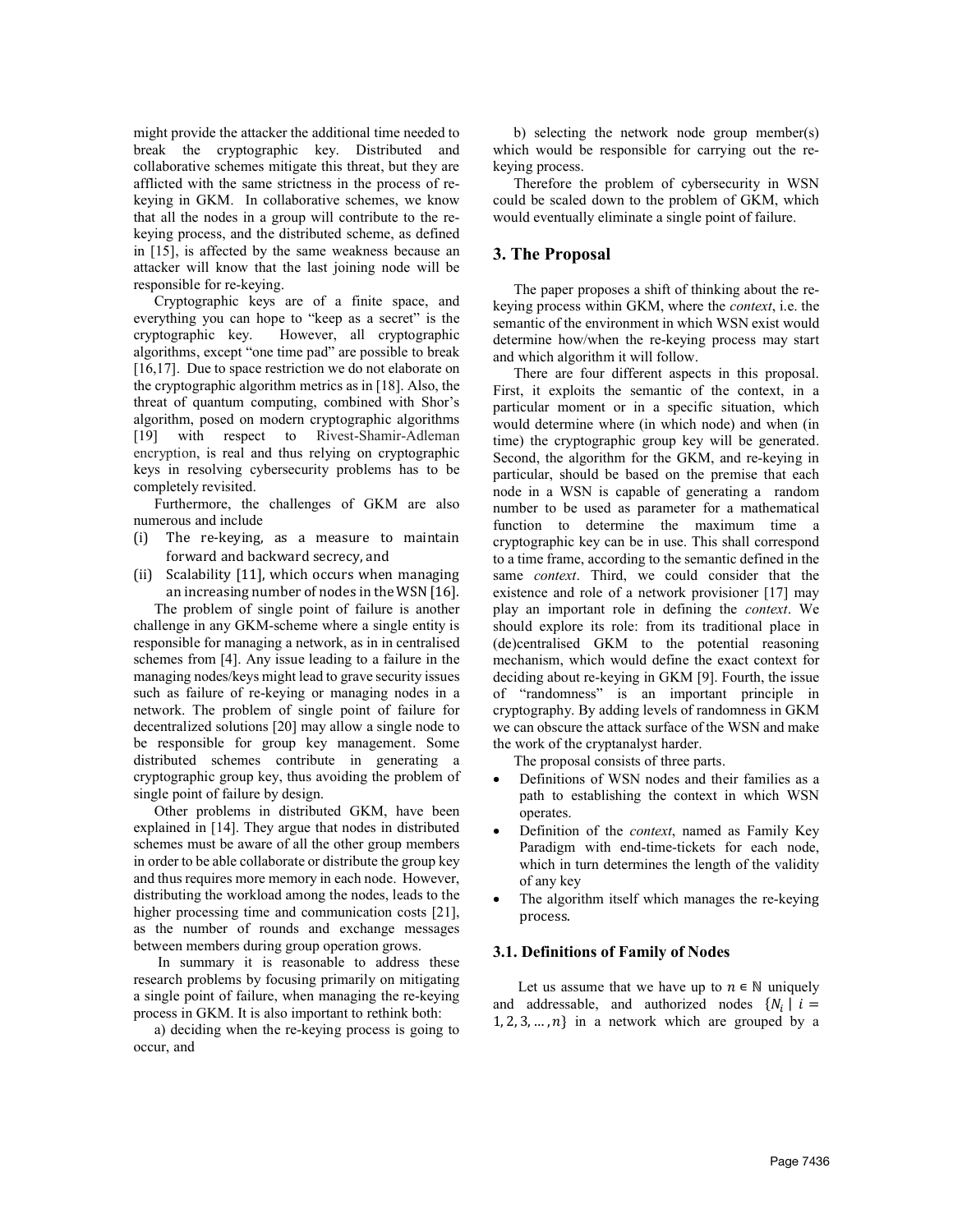provisioner P to up to  $m \in \mathbb{N}$  families  $\{F_i \mid j =$  $1, 2, 3, \ldots, m$ 

For simplicity reasons and due to space restrictions we illustrate this definition by having 5 nodes per family. There is no particular scientific rationale behind using 5 nodes, but this appears to be a minimum for illustrating the ideas from the proposal and easy to draw. Neither context definition nor algorithm depends on exact number of nodes.in a WSN.

Each node within a family is one hop reach of any other node in that family. Figure 1 a) shows that all nodes in one family is within one hop reach from each other. Each family  $F_j$  must have a symmetric cryptographic key  $K_j$ , for encrypting messages  $E_{K_i}(m_i) = c_i$ , and decrypting messages  $D_{K_i}(c_i) = m_i$ , sent to a node in the family. Before encryption the address of the intended recipient node must be added to  $m_i$  This is illustrated in Figure 1 b).



Figure 1: Illustrations of a family of nodes.



Figure 2: Illustration of family friendly connection, between two families.

A node  $N_i^{(j)}$  in family  $F_j$  may establish one, and only one connection to one other node  $N_k$  in a different family  $F_l$ . The two nodes must be within a one hop range of each other. The connection between  $N_i^{(i)}$  and  $N_i^{(1)}$ and  $N_k$ , in the families  $F_i$  and  $F_i$ , is called a family

friendly connection  $FFC_{i,l}$ . The nodes making up a FFC connection must share a unique symmetric key  $K_{(i,l)}$  for encryption and decryption of messages sent between $N_i^{(j)}$ and  $N_i^{(1)}$ , and consequently between the two families  $F_j$ and  $F_1$ . Nodes that contribute in FFC's, adopt the role of intermediaries. This connection is illustrated in Fig. 2. By allowing family friendly connections, we are actually allowing extensions of the number of nodes in families: FFC may trigger a single group key for friendly families.

# 3.2. Introducing the Context: Family Key Paradigm and End-time ticket

A family key  $K_i$  has a predefined time to live, defined by the time frame  $t^{(Fj)}$ . Correspondingly,  $t^{(Fj)}$  has an upper and lower limit  $t_{min}^{(Fj)}$  and  $t_{max}^{(Fj)}$  defining a window within which  $K_i$  must be replaced by a newly generated  $K_j$ . The responsibility of re-keying the family key  $K_j$  must not be fixed to one specific node. Rather, all nodes  $N_i^{(j)}$  in family  $F_j$  arbitrarily take turns in generating and distributing the new family key  $K_i$ among the family nodes. Ensuring this is done by implementing the end-time-ticket  $t_{N}$  applicable to any node.

An algorithm taking advantage of the family-keyparadigm is continuously running in all nodes  $t_{N_p}$  in family Fj. An end-time-ticket  $t_{Nj}$ <sup>o</sup> is generated in the node, with a value between  $t_{min}^{(Fj)}$  and  $t_{max}^{(Fj)}$ , as shown in Figure 3. As this happens in each node in the family at the same time, a parallel process is created wherein the first node to reach its end-time-ticket will be responsible for generating and distributing the next family key  $(K_j)$ . This parallel process is illustrated in Figure 3.



Figure 3: Family Key Paradigm with End-time Tickets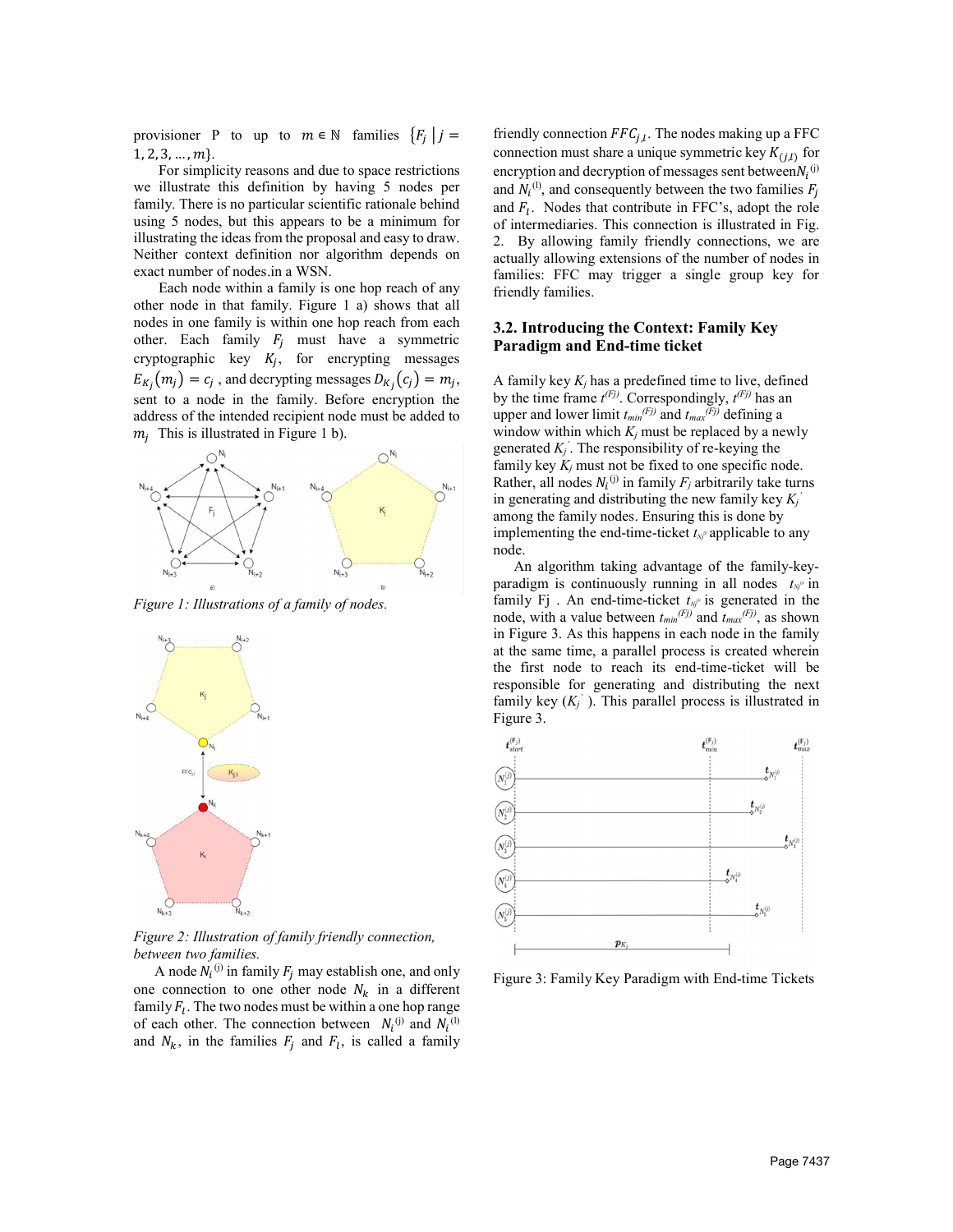When a newly generated family key  $K_i$  is acknowledged by all nodes it starts functioning as  $K_i$  and is to be used for encryption and decryption of messages sent within the family. This acknowledgement also starts a new time frame, and updates a Family-Key-Paradigm, for the family key, as described above. When a new time frame  $t^{(Fj)}$  starts, each node  $N_i^{(j)}$  in family  $F_j$  must generate an end-time-ticket  $t_{N}$  for that specific node. The node's end-time-ticket  $t_{Nj}$  is based on a random number generated by the node. In turn, this random number is used as a parameter in a mathematical function, creating a number within the window of the time frame, defined by  $t_{min}(Fj)$  and  $t_{max}(Fj)$ . It goes without saying that the generated end-time-ticket  $t_{Nj}$ <sup>*i*</sup> is to be kept secret by all nodes  $N_i^{(j)}$  . We assume that nodes would not publicize their end-time-tickets.

#### 3.3. The Proposed Algorithm

The basic algorithm, shown in Figure 4 introduces the main philosophy of the proposal. According to it, a rekeying process starts only in cases when either:

- a)  $N_i^j$  is informed that another node  $N_k^j$  reached its end-time-ticket  $t_{N_k^j}$  or
- b)  $N_i^j$  is NOT informed that another node  $N_k^j$  reached its end-time-ticket  $t_{N_k^j}$  BUT  $N_i^j$  reaches its own end-time-ticket  $t_{N_i^j}$

This means that the algorithm will run without any need to start the re-keying process until either a) OR b) becomes true.

Therefore, the re-keying process will depend on a context or situation collected through/explained by the Family-Key-Paradigm. The paradigm contains the exact information which will allow the algorithm to evaluate a) and b) above.

There are three important aspects of the proposed algorithm in Figure 4:

- It is a simple algorithm and easily explainable;
- It follows structured-programing If-THEN-ELSE sentences, which are directly computable in any language (apart from functional, mark-up and specific languages, which do not rely on control structures) and this the implementation is trivial.
- a) and b) above are implemented as main backbone / structure of the algorithm.

However, this basic idea on, how to manage GKM, given in Figure 4 should be extended with explanations on how to implement the logic which is commented as /\* Explanations …." using blue and green and italic font. We may have various options here in order to define when the rekeying process must start, but the structure of the algorithm may never change.

**IF** ( $N_i^j$  is informed that a node  $N_k^j$  reached its end-timeticket  $t_{N_k^j}$  ) THEN DO {

/\* Explanations on how the nodes should respond when notified that another node has reached its end-timeticket, for re-keying the family key  $(K_j \leftarrow K'_j)$ , and establishing a new family-key paradigm ( $p_{K_{\v I}}^{} \leftarrow p_{K_{\v I}^*}$ ) \*/

**ELSE** ( $N_i^j$  is not informed that another node  $N_k^j$  reached its end-time-ticket  $t_{N_k^j}$ ) DO {

IF ( $N_i^j$  reaches its own end-time-ticket  $t_{N_i^j}$ ) THEN DO {

/\* Explanations on how the nodes node should react when reaching its end-time, for re-keying the family key ( $K_j \leftarrow K_j^j$ ), and establish a new familykey paradigm ( $p_{K_j} \leftarrow p_{K_j^*}$ ) \*/}

**ELSE** ( $N_i^j$  did NOT reach its own end-time-ticket  $t_{N_i^j}$ ) continue under current paradigm (do not re-key)

Figure 4: The Proposed Algorithm

}

}

Due to space restrictions we show only one part of the explanation commented as /\* Explanation…. from Figure 4. The expansion of the proposed algorithm for cases when ( $N_i^j$  is informed that a node  $N_k^j$  reached its endtime-ticket  $t_{N_k^j}$  is given in Figure 5. In other words, Figure 5 gives an extension to the algorithm form Figure 4, which explains exactly what would happen in the "THEN close of the IF statement from Figure 4". Consequently, Figure 5 defines decision making relevant to the re-keying process, but only in the situation when  $N_i^j$  is informed that another node  $N_k^j$ reached its end time ticket  $t_{N_k^j}$ .

The re-keying process is relatively simple: All nodes replace the current family key  $K_i$  sent by node  $N_i$  and all nodes generate a new individual end-time-ticket (Family Key Paradigm has been updated!).

The re-keying process, from Figure 5 would depend on a set of conditions, which need to be satisfied before the re-keying starts. These conditions are evaluated in five lines from Figure 5 which define IF sentences, and which clearly specify the conditions. Only when these conditions are all met, may the re-keying process start. Obviously, by evaluating all these five conditions, we could issue ALARMs, because the conditions may not be met and the re-keying could not start (as expected). We call them ALARMs but they could also be warnings, because they may have numerous purposes. This would depend on the situation in which we experience anomalies in satisfying conditions for re-keying.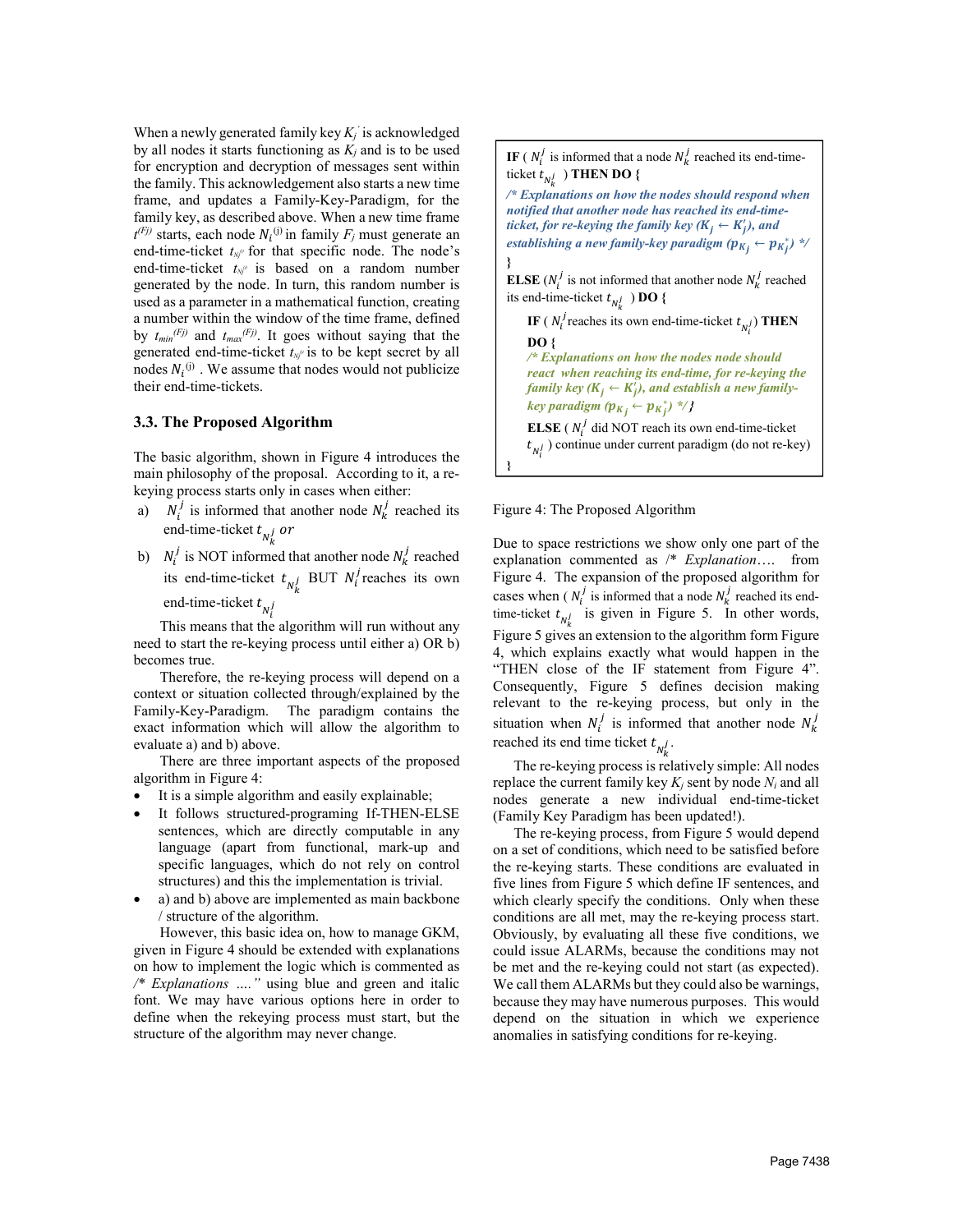$N_i^j$  attempts to inform all nodes it reached its end-timeticket  $t_{N_i^j}$ **IF**( $N_i^j$  informs nodes it reached its end-time-ticket  $t_{N_i^j}$ ) DO {  $N_i^j$  attempts to generate a new family key  $K_j'$ **IF(**  $N_i^j$  manages to generate new family key  $K'_j$  ) **DO** {  $N_i^j$  attempts to distribute  $K_j'$  to all other nodes in  $F_j$ IF ( $N_i^j$  manages to distribute  $K_j'$  to all nodes in  $F_j$ ) DO { All nodes attempt to acknowledge to  $N_i^j$  they received  $K_j'$ IF (All other nodes manage to acknowledge to  $N_i^j$ that they received  $K'_j$ ) **DO** {  $N_i^j$  attempts to instruct all other nodes in  $F_j$  to abolish current paradigm  $(p_{K_i})$ IF  $(N_i^j$  manages to instruct all other nodes in  $F_j$  to abolish current paradigm  $p_{K_j}$ ) **DO** { All nodes acknowledge to  $N_i^j$  they abolished current key paradigm  $p_{K_i}$ IF (All nodes manage to acknowledge to  $N_i^j$  they abolished current key paradigm  $p_{K_i}$ ) **DO** { All nodes replace the current family-key with the new key /\* $(K_j \leftarrow K'_j)$ \*/ All nodes generate a new individual end-time-ticket  $\{p_{K_j} \leftarrow p_{K_j^*} \}$  ELSE (All nodes did not manage to acknowledge to  $N_i^j$  they abolished current key paradigm  $p_{K_j}$ ) Issue Alarm 6: Abolishment of Current paradigm  $p_{K_i}$  was not acknowledged by all nodes } **ELSE** ( $N_i^j$  did not manage to instruct all other nodes in  $F_j$  to abolish current paradigm  $p_{K_j}$ ) Issue Alarm 5: Abolishment of Current paradigm  $p_{K_i}$  was not instructed } **ELSE** (All other nodes did not acknowledge to  $N_i^j$ that they received  $K'_j$ ) Issue Alarm 4: Distributed family key  $K'_j$  not received by all nodes } **ELSE** ( $N_i^j$  did not manage to distribute  $K'_j$  to all other nodes in  $F_i$ ) Issue Alarm 3: Newly generated family key  $K'_j$  was not distributed } **ELSE** ( $N_i^j$  did not manage to generate new family  $key K'_j$ ) Issue Alarm 2: New family key  $K'_j$  not generated } **ELSE** ( $N_i^j$  did not manage to inform all other nodes it has reached its end-time-ticket  $t_{N_i^j}$ ) Issue Alarm 1: Re-keying process was not initiated }

Figure 5. Algorithm for Re-keying:  $N_i^j$  Reached its End-Time-Ticket  $t_{N_i^j}$ 

# 3.4. Illustration of the Algorithm

**IF**( $N_i^j$  is informed node  $N_k^j$  reached its ETT  $t_{N_k^j}$ )**DO** {  $N_k^j$  generates a new family key  $(K_j')$  $N_k^j$  distributes  $K_j'$  to all other nodes in  $F_j$ **IF** (All nodes acknowledged to  $N_k^j$  they received  $K_j'$ ) DO {  $N_k^j$  instructs nodes in  $F_j$  to abolish paradigm  $p_{K_j}$ IF (All nodes ackn. to  $N_k^j$  they abolished par  $p_{K_j}$ ) DO { All nodes replace the current with new key  $A^*K_j \leftarrow K_j'^*A_j'$  All nodes generate their own new ETT  $\{e^* p_{K_j} \leftarrow p_{K_j^*} \}$ **ELSE** (Not all nodes ackn. to  $N_k^j$  they abolished par.  $p_{K_i}$ ) Issue Alarm 7: Abolishment of Current paradigm **ELSE** (Not all nodes acknowledge to  $N_k^j$  that they received  $K'_j$ ) Issue Alarm 8: Fam. key  $(K'_j)$  not received by all } **ELSE** ( $N_i^j$  NOT inform.  $N_k^j$  it reached ETT  $t_{N_k^j}$ ) **DO** { **IF** ( $N_i^j$  reaches its own ETT  $t_{N_i^j}$ ) **DO** {  $N_i^j$  informs all nodes in  $F_j$  it has reached its ETT  $t_{N_i^j}$  $N_i^j$  generates a new family key  $(K_j')$  $N_i^j$  distributes  $K_j'$  to all other nodes in  $F_j$ **IF** (All nodes acknowledged to  $N_i^j$  that they received  $K'_j$ ) DO {  $N_i^j$  instructs all nodes in  $F_j$  to abolish paradigm  $(p_{K_j})$ IF (All nodes ackn. to  $N_i^j$  they abolished par.  $p_{K_j}$ )  $\mathbf{DO} \{$  $N_i^j$  replace the current with new key  $/ * K_j \leftarrow K_j' * N_j$  $N_i^j$  generate a new individual ETT  $\forall^* p_{K_j} \leftarrow p_{K_j^*} \$ **ELSE** (Nodes NOT ackn. to  $N_i^j$  abolish. par.  $p_{K_j}$ ) Issue Alarm 7: Abolishment of Current par.  $p_{K_i}$ **ELSE** (All nodes did not acknowledge to  $N_i^j$  they received  $K'_j$ ) Issue Alarm 8: Distributed family key  $(K'_j)$  not received by all} **ELSE** (  $N_i^j$  did NOT reach its own ETT  $t_{N_i^j}$  ) continue under current paradigm (Do not re-key) }

Figure 6: Illustrating the Proposal: An Example when  $N_i^j$  is Informed that Node  $N_k^j$  Reached its End-time-ticket (ETT)  $t_{N_k^j}$ 

The algorithm shown in Figure 6 is an illustration of the proposal and shows a situation in which  $N_i^j$  is informed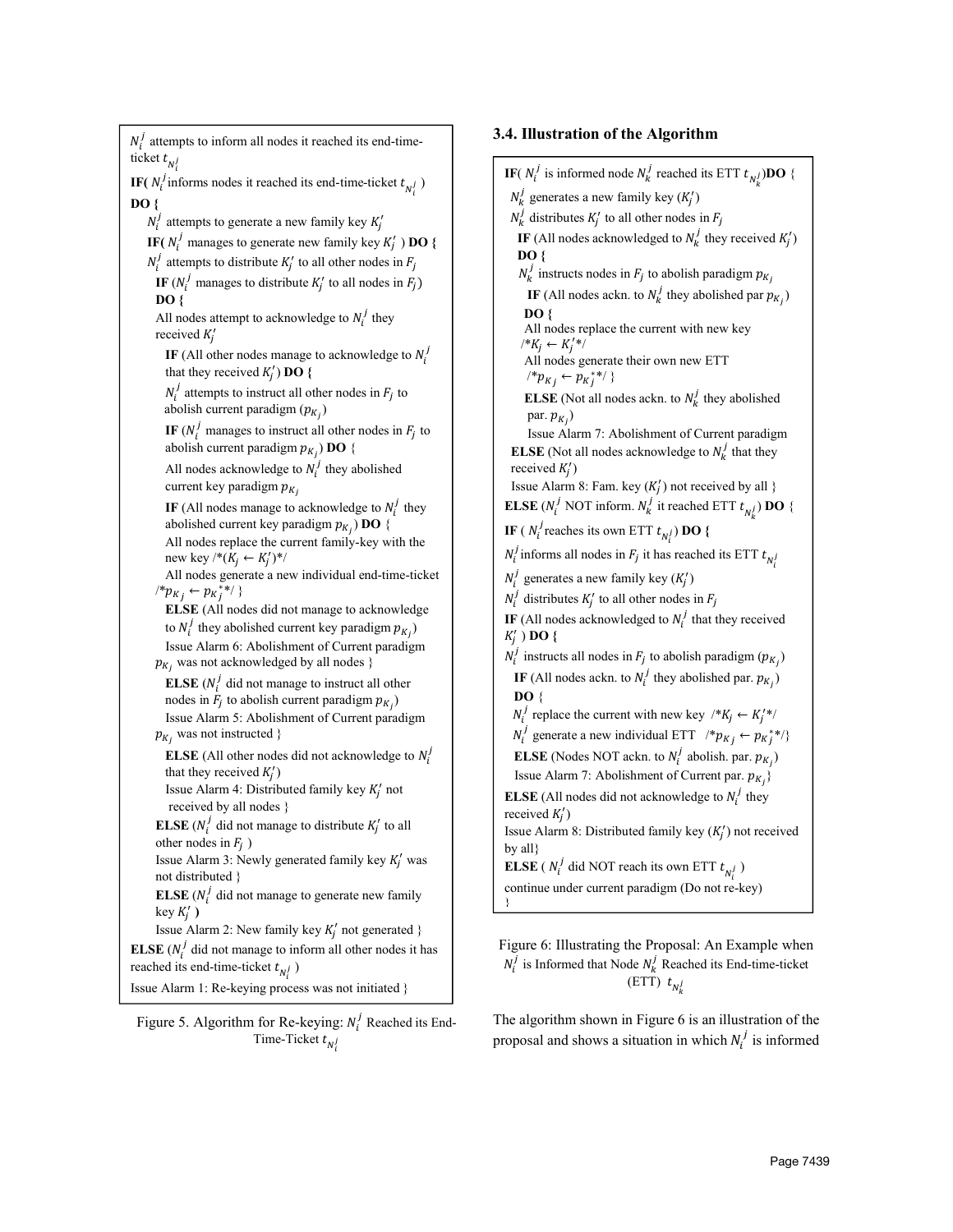that another node  $N_k^j$  reached its end-time-ticket  $t_{N_k^j}$ . Thus  $N_k^j$  generates a new family key  $(K_j^r)$ ,  $N_k^j$ distributes  $K'_j$  to all other nodes in  $F_j$ , all nodes acknowledge receiving  $K'_j$ , and all other nodes in  $F_j$ acknowledge to  $N_k^j$  that they abolished paradigm  $p_{K_j}$ There are only two alarms issued in such cases: not all nodes abolished  $p_{K_j}$  and not all nodes received  $K'_j$ .

The illustration in Figure 6 shows different possibilities when deciding which node will oversee the re-keying process and when. If everything goes "according to plan", i.e. there are no changes in the Family Key Paradigm, and all the conditions for deciding which node will generate a key were met, the algorithm will execute the re-keying process according to the semantic stored in the Family Key Paradigm. If for any reason, these conditions are not met any more, we have a range of choices: from completely disabling the automation of the algorithm and placing human intervention in charge of the re-keying process to a forceful start of a new Family Key Paradigm. These two diverse options could be very efficient and used interchangeably.

#### 3.5. Outcomes of the Proposal

There are three unexpected outcomes from the proposed algorithm:

(A) The algorithm from Figure 4 is the essence of the proposal and it is NOT negotiable. However, all other extensions from the algorithm are negotiable because they need to be debatable across the cybersecurity communities to measure if we really want such a detailed examination of each possible situation, which may occur in WSN and affect the GKM. Thus the contents of Figures 5 and 6 should be debated.

(B) The proposal disclosed the severity of this problem in general, and outlines how many ALARMs can be issued. They should all attract the attention of cybersecurity specialists, because they may affect the current cyber security philosophies, which claim to resolve the same problem using different ideas (methods?). Where and how are these ALARMS described and analyzed in any other approach to GKM?

(C) Figure 5 shows the severity of checking upon various conditions, before the re-keying process may start, but this needs further attention. Should we decide in future which one of these conditions need urgent human intervention, and which we can afford to leave unattended? Should we also resolve this by extending the context in which these decisions are being made? The illustration from Figure 6 shows how easily computable (and thus implementable) the proposal is, but do we need such precision in evaluating conditions in the defined context (Family Key Paradigm)? Would the answer for this question come from a cyber security specialist or computer scientist?

In the light of the above, it would be almost impossible for an attacker, to guess in advance which node will be responsible for generating the next cryptographic family key, and also when the re-keying process will start. This will all depend on the semantic stored in the Family Key Paradigm and the values of end-tickets (which should not be broadcast!). This appears to be an ideal context in this model of GKM.

Finally Figure 6 gives an illustration of how the algorithm would work in a particular situation, which was tested during this research. It is likely that in most of these cases, in real life, we will be able easily to manage GKM using the illustrative example. For readers interested in the way ALARMs are being classified further and which role they may have in changing the semantic of the re-keying process, we refer them to [22]. However, there is still work to be done. We must debate about

(a) which level of human intervention we might need in resolving this problem and how this would affect the classification of ALARMS and

(b) to which extent we should automate decision making in cyber-security? Unfortunately, there is no consensus in the cybersecurity discipline on that.

## 4. Block-chain and Clustering in WSN

As mentioned in the introduction, no published papers focused on exploiting the semantic of the environment through contextualization in order to secure messaging by GKM in WSN. However, there was something interesting, which surfaced in exploring the literature. First, due to the popularity of block-chain technology in modern times, there are publications, which apply it to WSN and the problem of securing safe encryption/decryption. Examples are [23,24] However attractive the idea of using block-chains to distribute keys is, it requires scrutiny. WSN are highly dynamic and in many instances, such as IoT, they require a high level of flexibility, at least when creating families of WSN nodes. On the other hand, Block-chains, by their inherent nature, may inhibit this flexibility and convert our families of nodes into a set of static structures. This would not accommodate the mobile nature of applications of WSN and particularly in IoT. More work has to be done before we can assume that blockchain technology is suitable for modern mobile and wireless operating environments of the 21<sup>st</sup> century. The advances in technologies and software technologies in particular are galloping forward too fast and we should never go back in the  $21<sup>st</sup>$  century to rather static structures in creating software solutions.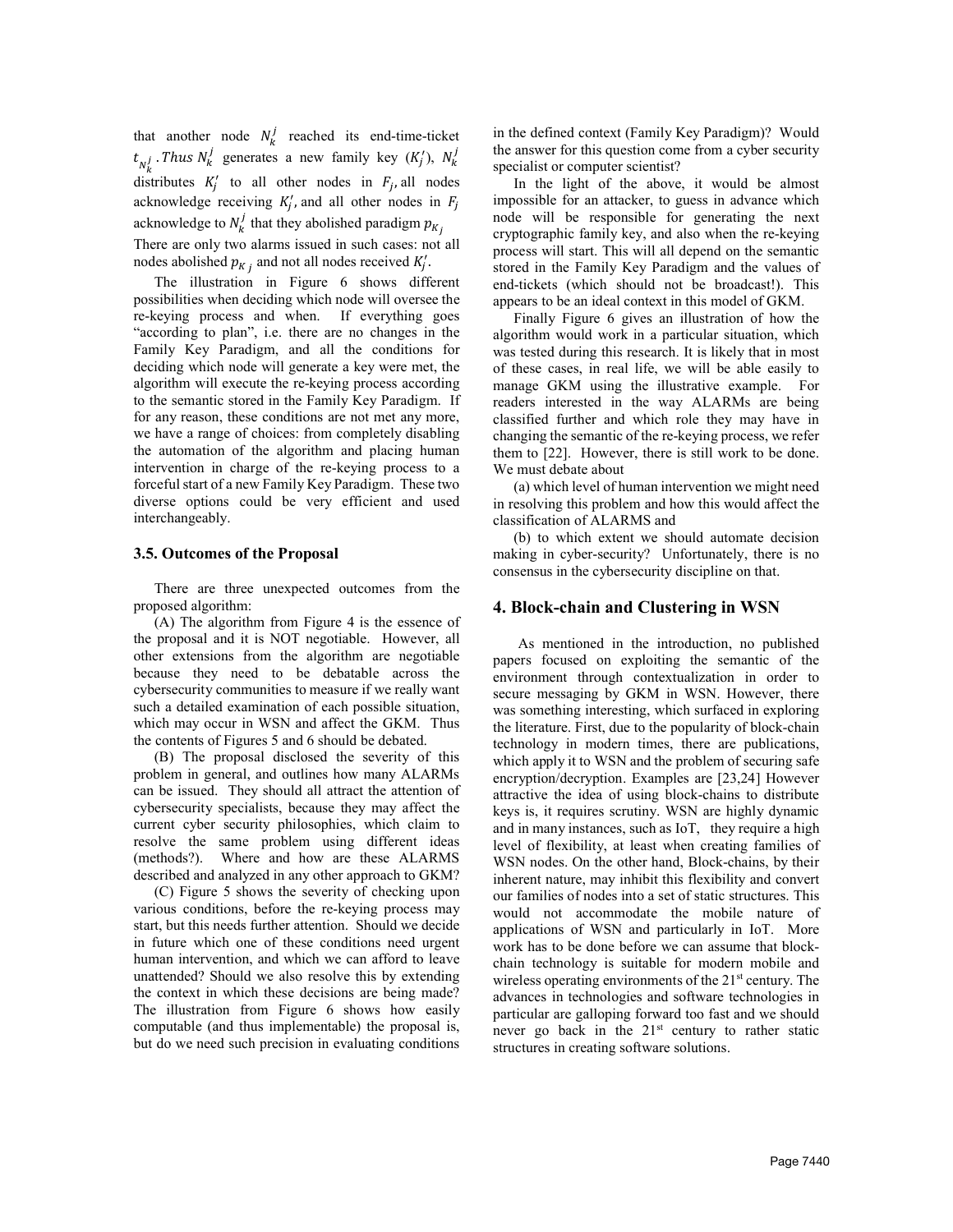Second, there are papers which push forward a very old and tried world of clustering in computer science and use it for GKM in cybersecurity [25,26]. These ideas did appear in the past in various heterogeneous software applications, which tend to federate (as in federated databases in the 90s) and cluster computing according to software technologies or data used at that time. These ideas might come close to ideas of contextualization, but there are still huge differences.

Could clusters address the enormous dynamism of WSN and mobile computing? When creating clusters, the GKM becomes complex and thus understanding the context which explains WHY a particular cluster has been created and having a mechanism of using its elements "on the go", are essential. However, applications such as IoT can only handle lightweight computations to manage GKM. We would need a new paradigm, which could associate clusters of WSN with dynamics of pervasive computing with reasoning [9]. Even then, the question remains unanswered: Is clustering changeable? Can it model constant changes in WSN? Could it help a family of nodes defined in this formal proposal for GKM? Could the families of nodes become clusters: remove/add nodes to the family on the go, without prior notice?

In this section we overview just a few papers which hint the use of clusters. In [26] distributed GKM is used, but the authors differentiate between transport-and application-level encryption, because they also talk about confidentiality. Their clustered and distributed key management framework is a step too close to the block-chains, which means that their interesting idea of notification propagation among clusters is buried in the rigid structure of these clusters.

In [25] the authors focuses on secure cluster-based hybrid hierarchical group key agreement for large wireless and ad-hoc networks and propose a clusterbased hybrid hierarchical-group key agreement (CHH-GKA) framework based on splitting a large group into a certain number of clusters. The last member of each of the clusters is designated as a cluster head and the last member of the group is designated as the group controller. In [27] the authors propose a cognitive key management technique (CKMT) in a cluster-based mobile environment. They claim that it reduces the rekeying process, which is required for a mobile node when it enters a new location area, thereby reducing the computational overhead and enhances the scalability to large size network. Finally the authors of [28] introduce an interesting concept of cognitive networks, which may come closer to the ideas from this research and contextualization. They look at the potential for teamwork where wireless communication progresses from an individual, device-centric approach toward group and team behavior.

## 5. The Evaluation

The summary of the Proposal states that the basic algorithm from Figure 4 contains the main philosophy of GKM. The re-keying process may not start if (i)  $N_k^i$ is NOT informed that another node  $N_k^j$  has reached its end-time-ticket  $t_{N_k^j}$  and (ii)  $N_k^j$  has NOT reached its end-time ticket. Therefore this idea, together with the formal definitions of the families of nodes, and their Family-Key-Paradigm (context!) have secured enough semantic to cover the re-keying process (when it is allowed to happen). This re-keying process, from Figure 5 can take various debatable and negotiable forms. It makes decisions on which node will be in charge of generating the new family key and when. However, the algorithm reveals various situations in which the rekeying process must be stopped (ALARMS?) for many reasons:

(a) we work in cybersecurity and all anomalies must be detected, even if they are not considered dangerous,

(b) these situations might trigger user intervention, which could be welcome in cybersecurity [29]. It would challenge perceptions that automated computations can resolve problems associated with these anomalies;

(c) ALARMs are exit points from running the algorithm, which is needed to leave no stone unturned when implementing computations. It also contribute towards the completeness of the algorithm,

(d) ALARMS open doors to discussions and further evaluation of the proposal, but at this moment alarms depend on the context!

The next outcome from this proposal would be a discussion on how we can implement these algorithms. They are presented in a computable format. Considering that the focus in the algorithm is on decision making (and not on encryption) when managing keys, then this software application generated from the algorithms would be easily deployable within either Android/iOS operating environments, server-cloud computing, or even on cloud edges. A software architectural model could be generated from the formal conceptual model of the proposal as in [29,30,8], potentially opening doors for using many different software technologies. One would be to replace the traditional role of the provisioner in WSN with the reasoning mechanism available through Semantic Web Technologies and thus enable, for example, reasoning upon how to create

- x a family of nodes according to the definitions from the proposal and
- define and maintain the Family Key Paradigm when circumstances change.

We can use computational reasoning to make decisions on the nature, severity and impact of alarms. They should result in either creating a new family-key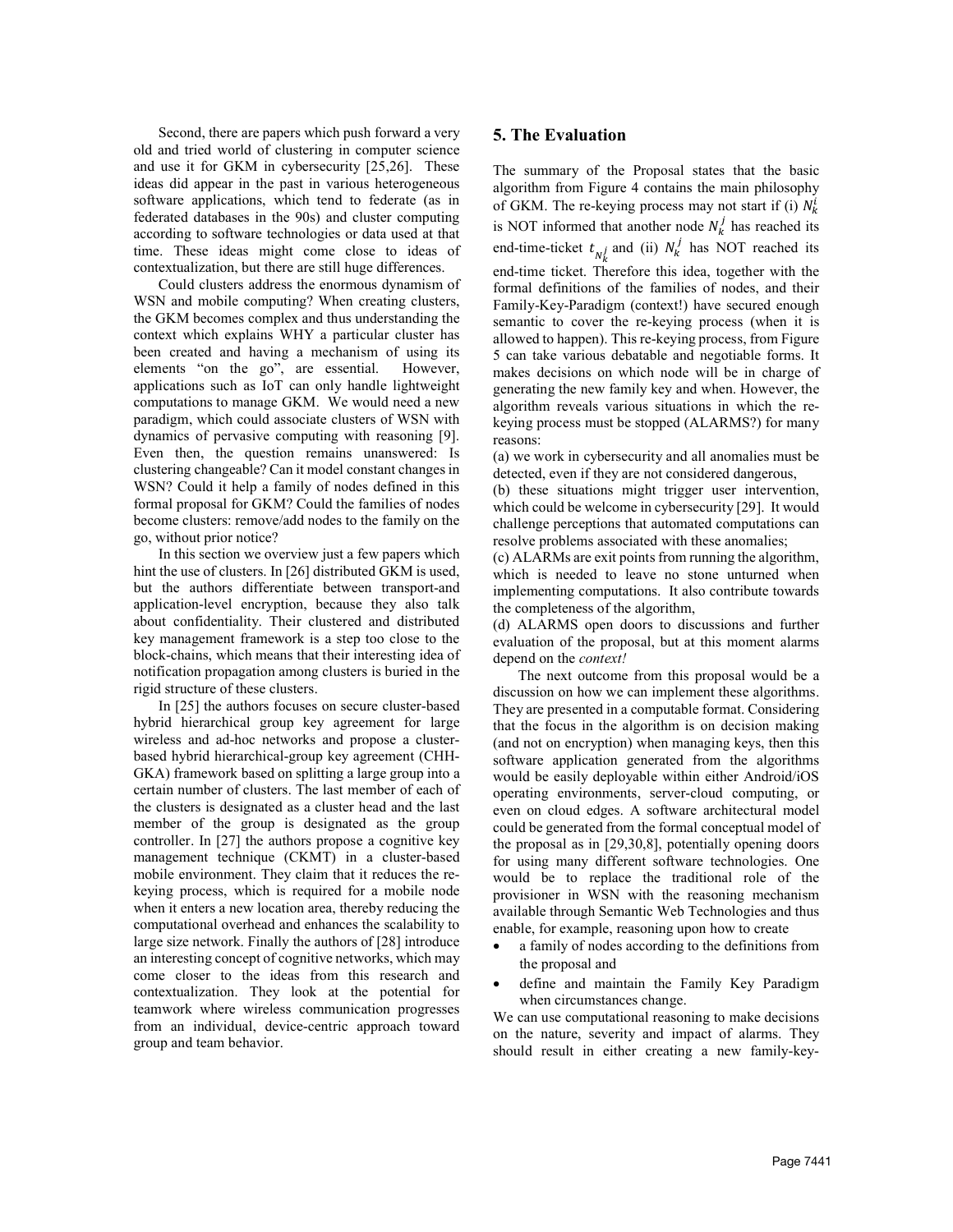paradigm or closing down the network, as two extreme but efficient actions in WSN management. In principle, managing the context relevant for the re-keying process, as in this proposal, comes very close to the management of pervasive computational spaces: which proved to be very efficient in the context management [8].

# 6. Future Work

There are numerous pathways from this research.

Firstly computer scientists should sit around a table and have discussions with cybersecurity and WSN communication specialists in order to address the GKM problem, by using software technologies which have not found its space in the cyber security field. This is particularly true for pervasive and semantic software technologies [31,8] which could have helped in context management, if there was any interest from cybersecurity discipline to use them.

Second, there should be some investment in this research, which would finance a full-scale implementation of the algorithm. It should seek the support of semantic computing as implemented in [9], and thus might address the novel trends of having cognitive WSN and their applications. It is obvious that the proposal is easily implementable in many programming environments.

Third, we should re-examine the re-keying process from Figure 5 and its illustration in Figure 6. by investigating its level of precision. This would apply to cases when we change our mind and decide to look at different contexts, i.e. move away from the Family Key Paradigm and end-time-ticket. It is important to note that we run all these algorithms in one particular moment, and the Family Key Paradigm can unexpectedly change at any moment. However, the proposed algorithm will give results according to this change, because it can not use anything else apart from the available context, in that moment.

The immediate work should really be on the following.

Expanding contextual decision making, by lifting responsibility away from the provisioner and removing it eventually, would be an important step forward. Having a provisioner is one of the weakest points in any GKM and it should not be maintained. Including computational reasoning as elaborated in [31] to maintain the semantic in Family Key Parading and the values of end-time tickets is feasible. However, this is not the only reason why we should use computational reasoning, as in semantic web, in order to manage the semantic of our context. Any issue with

- the number of nodes in a current family,
- potential FFC,
- initialization of GKM,
- manipulation of the history of end-ticket per each nodes, or
- interpreting the nature of interruptions (from node failing to acknowledge that it received a new key to abolishing the current key paradigm)

could all be addressed through reasoning, which will not require extra computational power. This is a very important step forward if we wish any contextualization to succeed in cybersecurity.

There are many other smaller problems which must be addressed in future. Apart from re-keying, we need to investigate if contextualization may select which nodes are to form families (groups), and how we would authenticate them. Decision making, on which nodes from families of nodes may connect through FFCs also needs attention. This is because some of these nodes are very likely to form a natural border between families. We did mention earlier that families can share the family key and thus the key either becomes a part of one family or the other (or both). However, giving freedom by expanding and changing families freely, affects the semantic of the Family Key Paradigm and, for example, it might in future increase the number of conditions to be evaluated in Figure 5. There is always a trade-off in computer science and we should keep this in mind.

This paper is written by computer scientists to cybersecurity specialists for the purpose of opening a dialog on the current shortcomings of using software technologies when addressing problems in GKM and WSN. There is no evidence there is a shift in thinking, on the horizon, in the cyber security field, regarding the management of WSN. If this paper eventually triggers a dialog, this would be the first step forward towards full exploitations of the ideas from this research. Computer scientists can see the feasibility of implementing context aware GKM. Family Key Paradigm is only one of the ideas for illustrating contextualization. We hope that cybersecurity specialist can see the opportunity to use it. Without them on board, this research will never materialize.

## 7. References

- [1] W. Diffie and M. Hellman, "New directions in cryptography". IEEE Transactions on Information Theory, 22(6), 1976, pp. 644–654.
- [2] C.Y. Chen and H. C. Chao, "A survey of Key Distribution in Wireless Sensor Networks", Security and Communication Networks, 7(12), 2014, pp. 2495–2508
- [3] A. Sgora, D. Vergados, and P. Chatzimisios. "A Survey on Security and Privacy Issues in Wireless Mesh Networks", Security and Communication, 9, 2016; pp 1877-1889.
- [4] A. Piccoli, M. O. Pahl, and L. Wüstrich, "Group Key Management in Constrained IoT Settings". In 2020 IEEE Symposium on Computers and Communications (ISCC), 2020, p.p. 1–6.